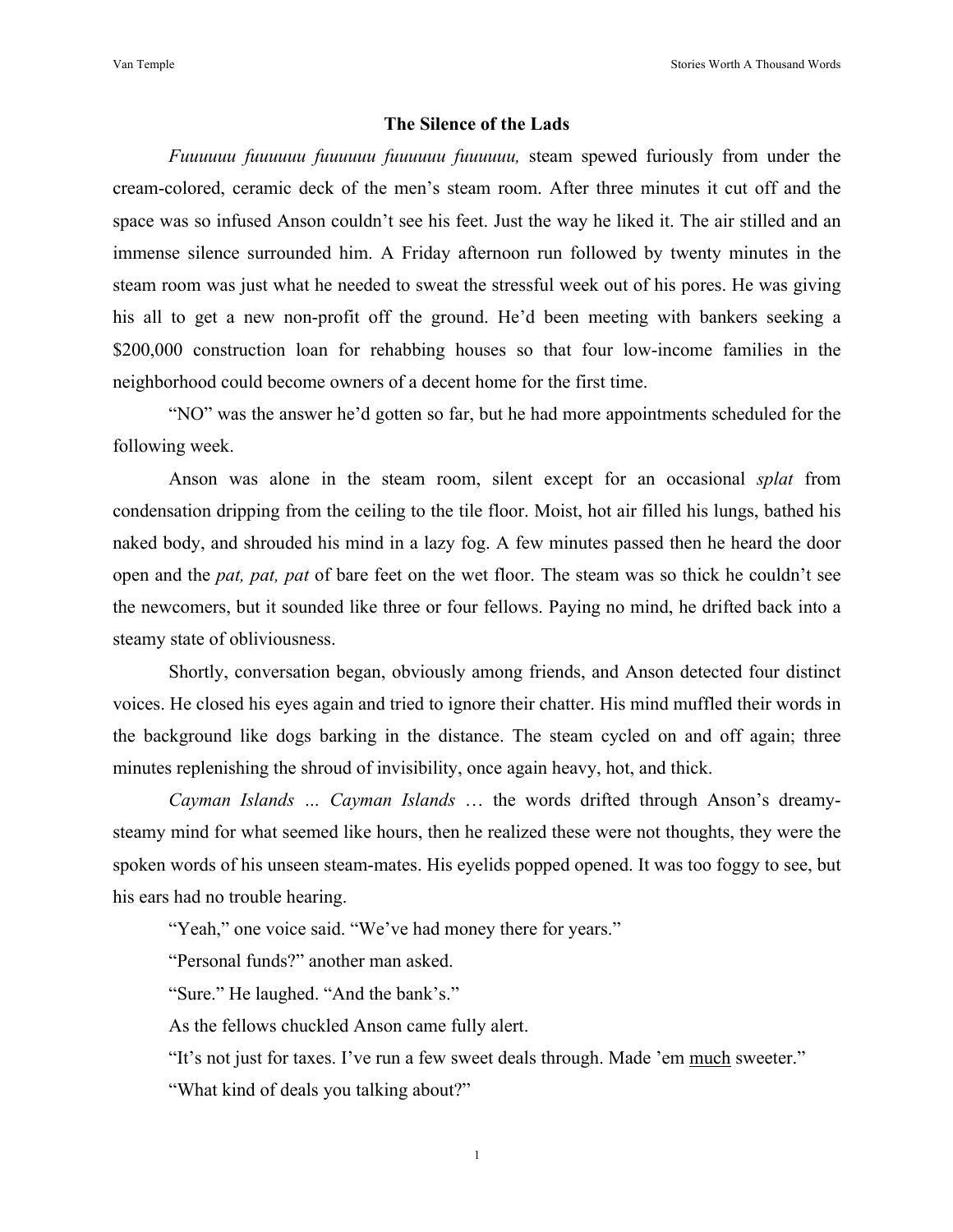"I'm not at liberty to say," he chuckled. "Room might be bugged."

More laughs.

"You seen his new BMW? Black, convertible?" another asked.

"Forget that. You seen the blonde in the passenger seat?"

The chummy foursome laughed to beat all.

One of the voices sounded familiar to Anson, but he couldn't quite pin down the name.

In spite of near zero visibility, the picture was becoming crystal clear: four bankers in a steam room talking openly about parking bank and personal funds in offshore accounts to avoid paying U.S. taxes and hinting at other transactions that might be illegal as well. They had no idea that someone else was sitting a few feet away listening.

When he'd heard enough, Anson waited for a pause in the bankers' conversation, then cleared his throat audibly. Anson sat quietly in the thick steam. *Splat. Splat. Splat*. Fat drops of condensation hit the floor sprinkling tiny bits of water on top of Anson's feet. A deepening quiet penetrated every cubic inch of the steam room. Not a word came from the four naked bankers still invisible to Anson.

The silence lasted about a minute, but it probably seemed longer to the bankers. *Fuuuuuu fuuuuuu fuuuuuu fuuuuuu fuuuuuu,* the steam jets powered back on breaking the painful silence and repacking the small room again. Anson took his towel and slipped out to the showers without making a sound until the door closed behind him. He didn't see the bankers, but he imagined four red-faces inflamed by the hot steam and their fear at having revealed illegal activities in the presence of an unseen stranger; one that they might never know, but who might know them.

One week later, Anson met with Terrance Pearce, Vice President of a local bank, in his private office to discuss the possible construction loan for Anson's non-profit. Pearce, about sixty-five, short gray hair, with a round face and pleasant smile, was dressed in a dark, handsome three-piece suit, pressed white shirt, and red tie. His bank had supported other local non-profits with loans and grants. Pearce had a reputation in the city, the banking community, and at his church as an honest and earnest citizen, and a strong advocate for those less fortunate.

As the two men talked, Anson noticed an array of community service awards inscribed with Pearce's name displayed prominently on the credenza and the wall behind his large, polished mahogany desk. Pearce's voice was the one that sounded familiar from the steam room.